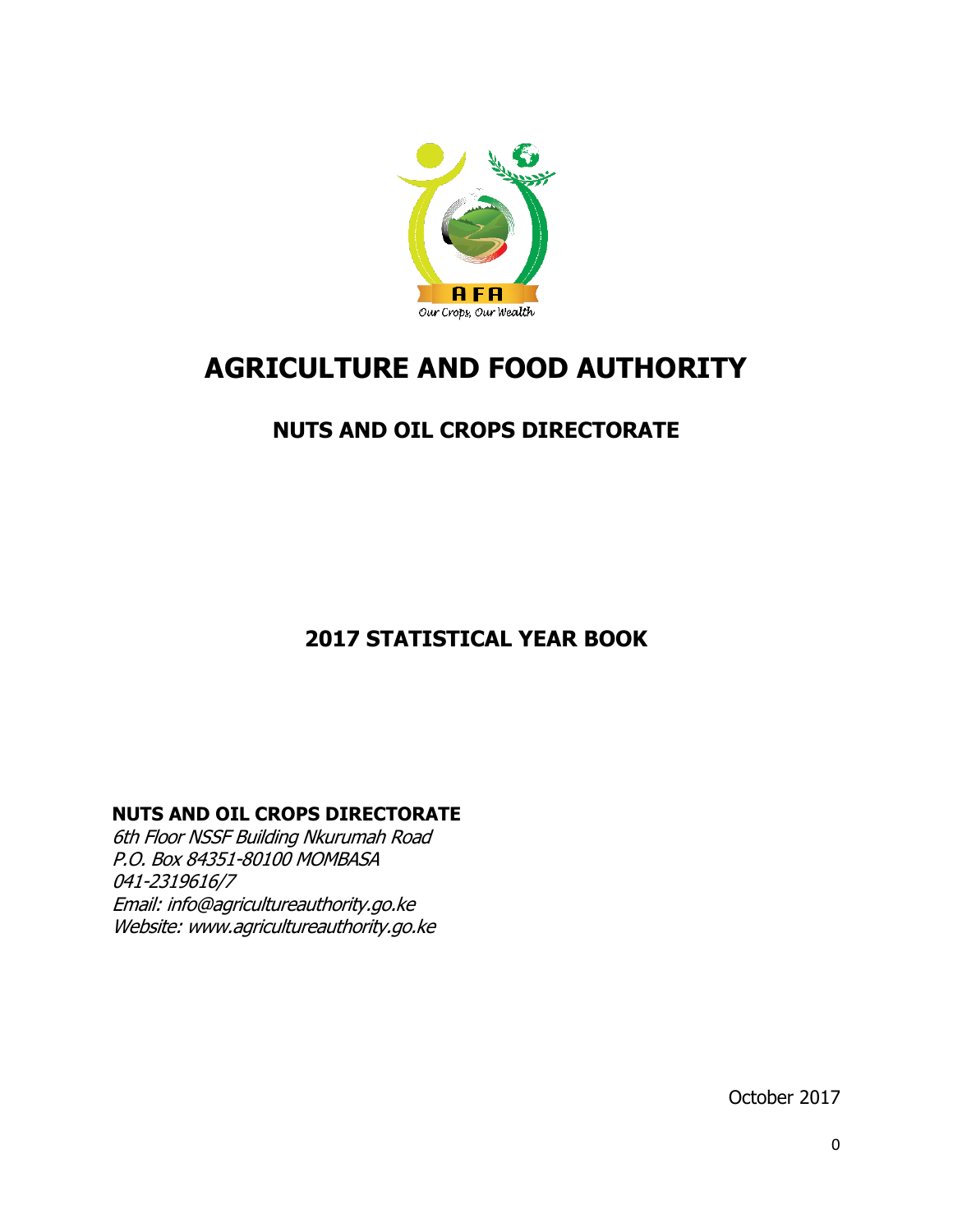## **Table of Contents**

| EXPORTS AND IMPORTS OF VARIOUS NUTS AND OIL CROPS 12 |  |
|------------------------------------------------------|--|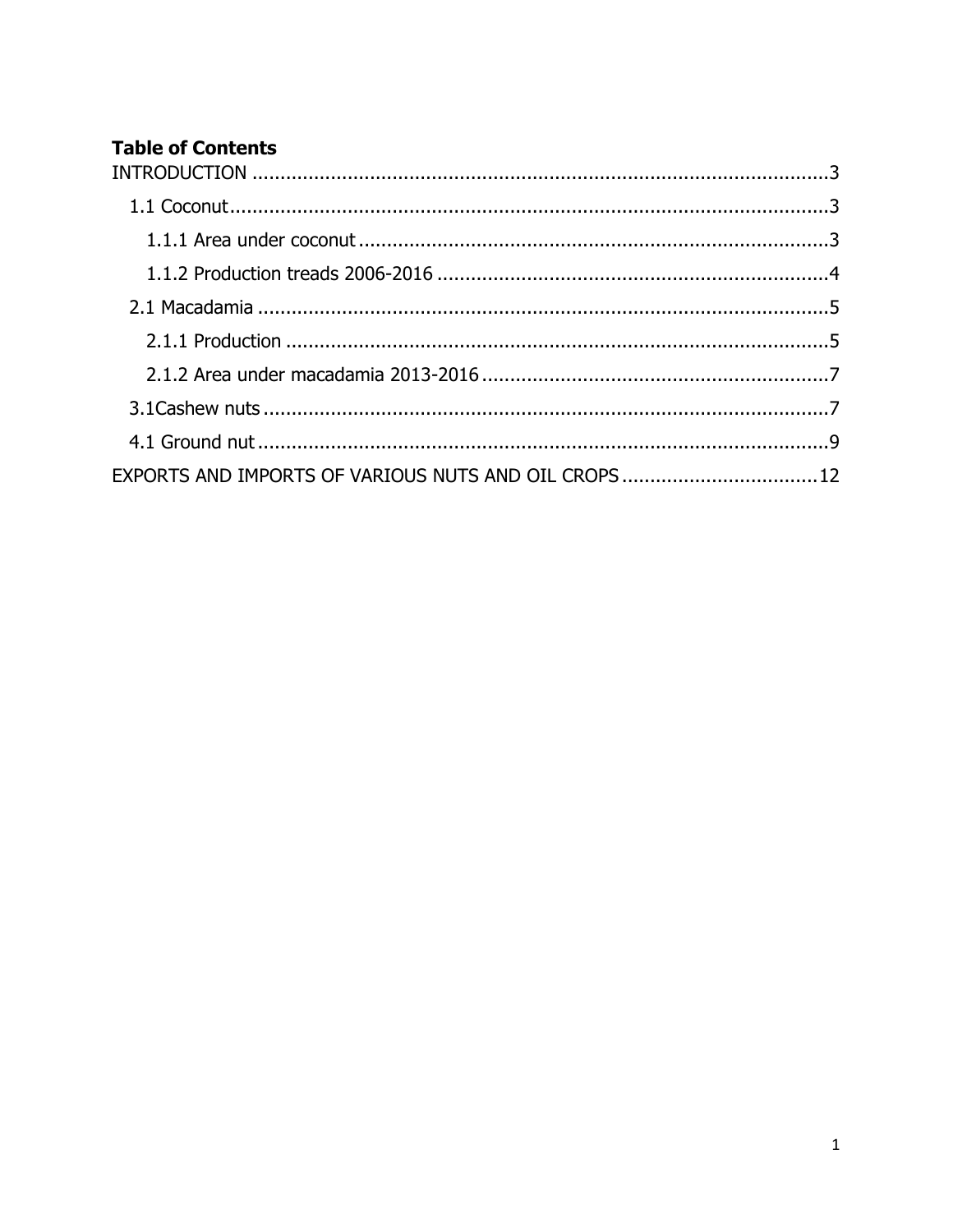## **List of tables**

| Table 4: Area under cashew nuts, production and value 2015 -20168                 |  |
|-----------------------------------------------------------------------------------|--|
|                                                                                   |  |
|                                                                                   |  |
| Table 7: 2016 processed macadamia exports by individual companies Error! Bookmark |  |
| not defined.                                                                      |  |
| Table 8: JAN- JUNE 2017 Exports and imports of Nuts and Oil crops Error! Bookmark |  |
| not defined.                                                                      |  |
|                                                                                   |  |
| Table 10: Coconut products exports and imports 2016. Error! Bookmark not defined. |  |
| Table 12: Exports and imports of refined and crude oil 2016 13                    |  |
|                                                                                   |  |
| ANNEX 1: LINCESED PROCESSORS IN THE NUTS AND OIL CROPS INDUSTRY  Error!           |  |
| <b>Bookmark not defined.</b>                                                      |  |

## **List of figure**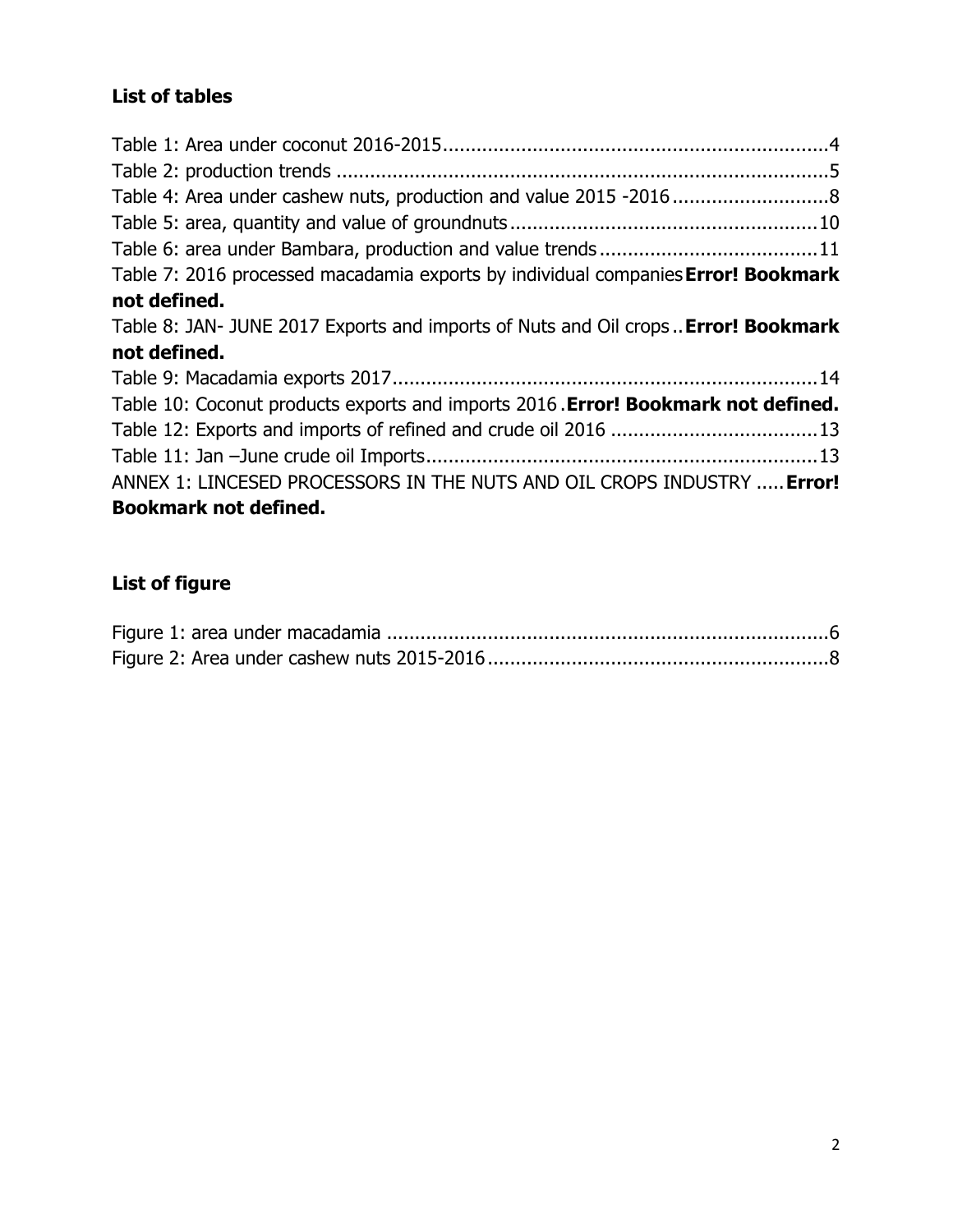#### <span id="page-3-0"></span>**INTRODUCTION**

#### <span id="page-3-1"></span>**1.1 Coconu**t

The coconut palm has many uses both as a cash crop and a food crop. All parts of a coconut are commercially exploitable. The roots, stem, leaves, flowers and fruits have a multiplicity of applications. The roots can be used for dye stuff and medicinal purposes, the stem/trunk for timber used for fuel, construction and furniture. Coconut inflorescence is used to produce toddy which when fermented is used as an alcoholic drink. The fruit is used as food and is also processed into many products such as copra, copra oil, virgin coconut oil, desiccated coconut, coconut milk, coconut cream and many more.

The coconut husk part of the fruit produces fibre which is used for making ropes, door mats and rugs. The palm contributes tremendously to the economy through its many products which are widely commercialized.

In general terms, the coconut sub-sector demonstrates an immense potential to drive economic development in the main coastal belt with over 150,000 households directly depending on the crop for food security, employment and income.

#### <span id="page-3-2"></span>**1.1.1 Area under coconut**

Coconut is mainly grown in Kwale, Kilifi, Lamu, Mombasa, Tana River and Taita-Taveta Counties. Other upcoming counties with promising potential are Tharaka Nithi, Meru, Busia and Siaya County. Kilifi and Kwale county accounts for the highest area under coconut 37,814 hectares and 29,253 hectares respectively. Over the last two years, the area under coconut in Kenya has recorded marginal growth from 76,695 hectares to stand at 81,162.57 hectares. This can be attributed to the drought conditions experienced in the year 2016, the dry weather which could not support establishment of a new crop further suspension of the seedlings subsidy Programme previously undertaken by former KCDA is another factor. However is imperative to note that the area under coconut in Mombasa County continues to decline over time as a result of diminishing farmlands which are giving way to human settlement occasioned by rapid urbanization.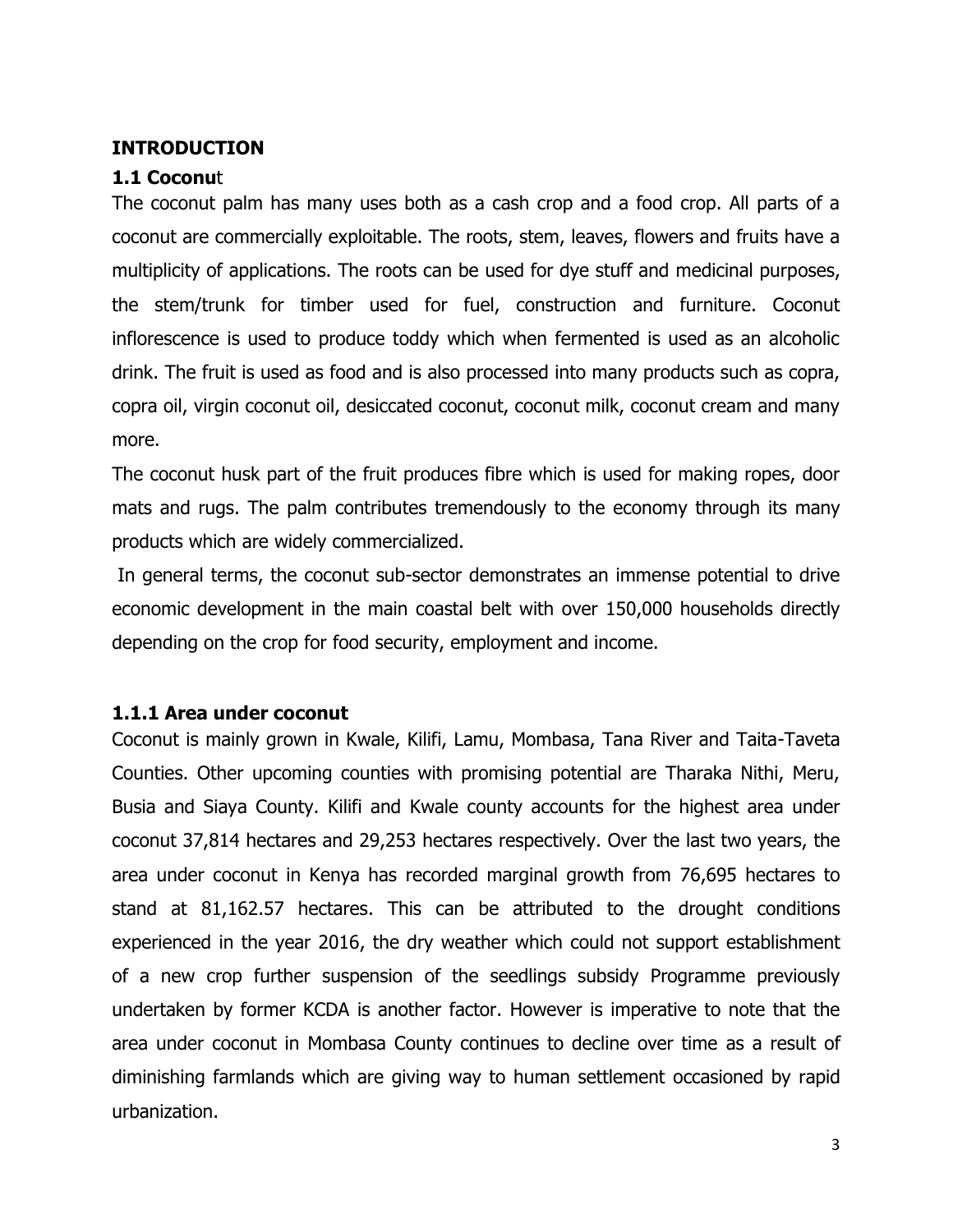| <b>COUNTY</b>       |        | <b>AREA (Ha)</b> | % change       |
|---------------------|--------|------------------|----------------|
|                     | 2015   | 2016             |                |
| <b>KILIFI</b>       | 37,814 | 38,949           | 3              |
| <b>KWALE</b>        | 29,253 | 29,984           | 2.5            |
| <b>LAMU</b>         | 8,289  | 8,869            | $\overline{7}$ |
| <b>MOMBASA</b>      | 167    | 159              | (5)            |
| <b>TAITA TAVETA</b> | 80     | 81.2             | 1.5            |
| <b>TANA RIVER</b>   | 1,056  | 1,067            | $\mathbf{1}$   |
| <b>Others</b>       | 37     | 37.37            | 1              |
| <b>TOTAL</b>        | 76,695 | 81,162.57        |                |

<span id="page-4-1"></span>

| Table 1: Area under coconut 2016-2015 |  |
|---------------------------------------|--|
|---------------------------------------|--|

#### <span id="page-4-0"></span>**1.1.2 Production treads 2006-2016**

Total production of mature coconut grew from 162,376,321 pieces in 2006 to 254,360,248 pieces in 2016. During the same period production of tender coconut grew from 17,358,039 pieces in 2006 to 25,760,248 pieces while production of coconut wine also increased from 81,345,719 litres in 2006 to 154,000,349 litres. In line with the marginal increase in the area under coconut in 2016 there was similarly a slight increase in production of the major coconut products. This increase was as result of a combination of factors such as new coconut trees attaining fruit bearing age, trainings and sensitizations done by Nuts and Oil Crops Directorate and Ministry of agriculture extension staff on good agricultural practices and pests/ disease control.

The table below shows the production trend of the major coconut products 2006- 2016.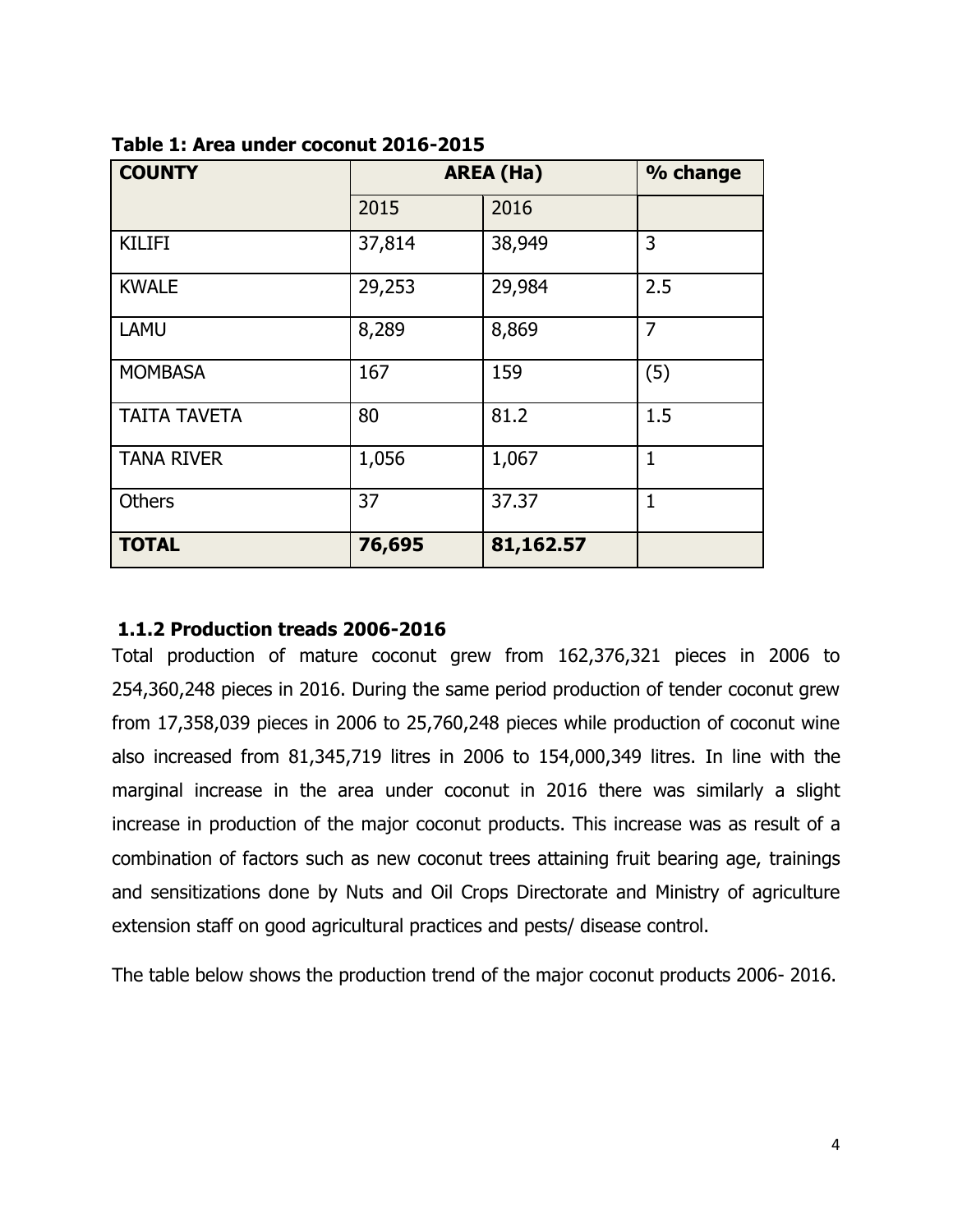|      |             | Products(Total volume of production in pieces/Ltrs 2006-2016 |                     |
|------|-------------|--------------------------------------------------------------|---------------------|
| Year | Mature nuts | Tender coconut                                               | Coconut wine (Ltrs) |
|      | (Pieces)    | (pieces)                                                     |                     |
| 2006 | 162,376,321 | 17,358,039                                                   | 81,345,719          |
| 2007 | 165,948,598 | 17,399,916                                                   | 83,135,325          |
| 2008 | 169,599,464 | 18,130,194                                                   | 84,964,302          |
| 2009 | 173,330,379 | 18,401,538                                                   | 86,767,032          |
| 2010 | 176,941,951 | 18,787,616                                                   | 88,576,323          |
| 2011 | 180,593,255 | 19,173,693                                                   | 90,385,614          |
| 2012 | 246,416,329 | 24,775,202                                                   | 153, 311, 377       |
| 2013 | 223,422,589 | 22,926,095                                                   | 128,927,875         |
| 2014 | 233,735,154 | 23,870,968                                                   | 137,285,380         |
| 2015 | 244,047,719 | 24,815,842                                                   | 145,642,864         |
| 2016 | 254,360,248 | 25,760,716                                                   | 154,000,349         |

#### <span id="page-5-2"></span>**Table 2: production trends**

Source: Nuts and Oil Crops Directorate.

## <span id="page-5-0"></span>**2.1 Macadamia**

Macadamia is a high value export market cash crop and is mostly produced in central Eastern, Rift valley and coastal regions. The leading macadamia producing counties in Kenya are Embu (790Ha), Meru (877), Kiambu (269ha), Tharaka Nithi (210ha), Murang'a (405), Kirinyaga (214ha), Nyeri (346ha), and Baringo (295ha). Other counties which have a promising potential are Busia (129 ha), Trans Nzoia (14ha), and Machakos (127ha) County. Besides the above mentioned counties expansion is taking place into nontraditional production areas such as: Makueni, Uasin Gishu and Bungoma

## <span id="page-5-1"></span>**2.1.1 Production**

Over the last two years there was an increase in area under macadamia from 3,612 Ha to 3,873Ha in 2016 which translates to an increase in production from 20,875 MT in 2015 to 24,839 MT in 2016. Overall, there was a marked increase in value from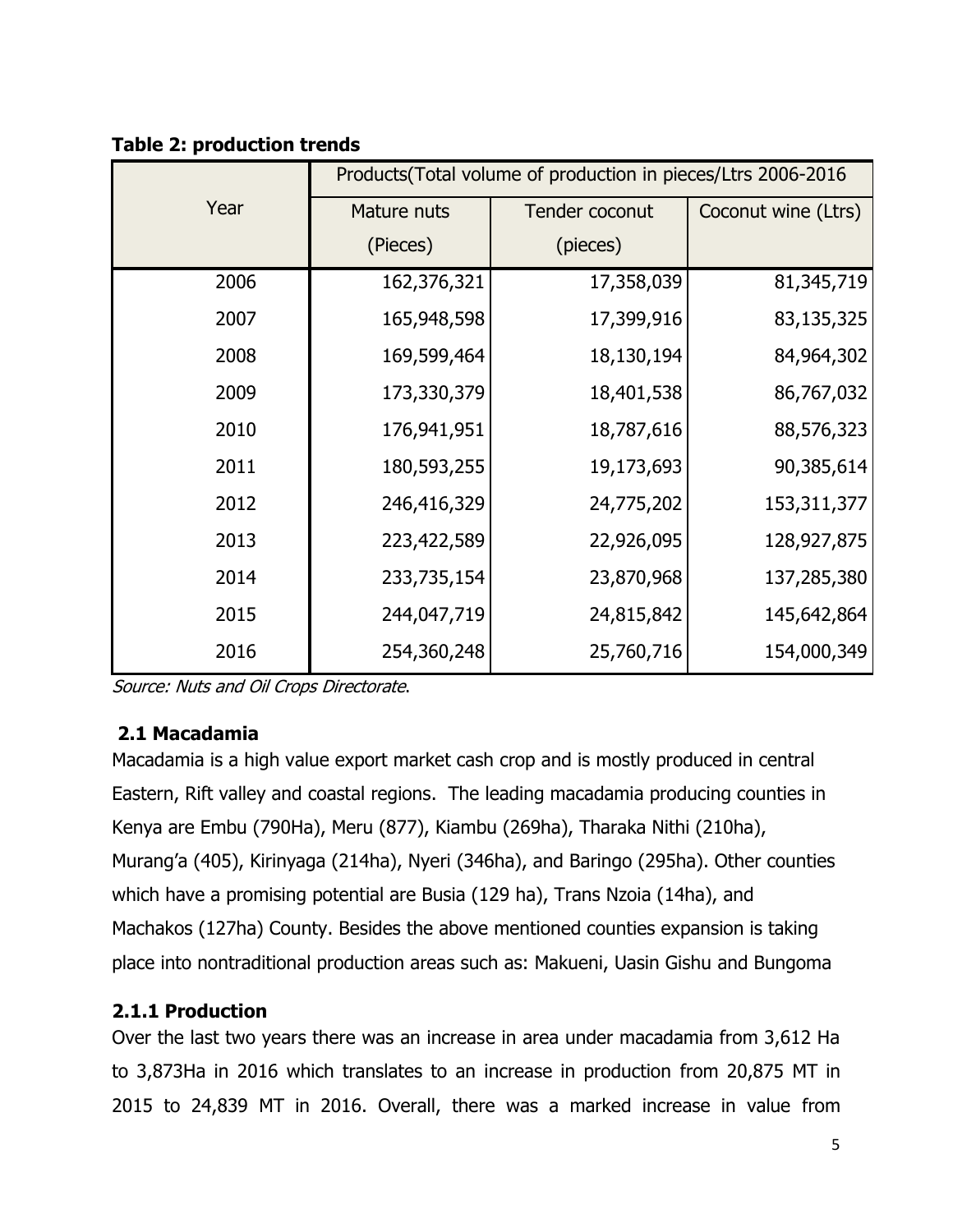1530.80 million to 1924.70 million shillings as a result of the higher production realized and slight increase in international prices.

| <b>COUNTY</b>        | Area (Ha) |       | Quantity (MT) |              | Values million (Ksh) |             |
|----------------------|-----------|-------|---------------|--------------|----------------------|-------------|
|                      | 2016      | 2015  | 2016          | 2015         | 2016                 | 2015        |
| <b>BARINGO</b>       | 295       | 282   | 681           | 659          | 36.76                | 34.92       |
| <b>BUSIA</b>         | 129       | 115   | $\mathbf{0}$  | $\mathbf{0}$ | $\mathbf{0}$         | $\mathbf 0$ |
| <b>EMBU</b>          | 790       | 773   | 5,675         | 5,619        | 340.5                | 393.33      |
| <b>KIRINYAGA</b>     | 235       | 225   | 1,671         | 1,600        | 100.26               | 42          |
| <b>MACHAKOS</b>      | 127       | 100   | 2,004         | 1,744        | 120.2                | 122.1       |
| <b>NYANDARUA</b>     | 119       | 171   | 875           | 710          | 68.55                | 56.35       |
| <b>MERU</b>          | 877       | 525   | 5,068         | 2,903        | 544.1                | 203.2       |
| <b>KIAMBU</b>        | 269       | 273   | 1,893         | 1,469        | 119.092              | 109.26      |
| <b>MURANGA</b>       | 405       | 393   | 3,776         | 2,131        | 267.97               | 149.2       |
| <b>NYERI</b>         | 346       | 263   | 1593          | 1,490        | 90                   | 109.24      |
| <b>TAITA TAVETA</b>  | 46        | 257   | 253           | 1,305        | 15.18                | 91.35       |
| <b>THARAKA NITHI</b> | 210       | 210   | 1,115         | 1,045        | 86.5                 | 79.5        |
| <b>Others</b>        | 25        | 25    | 235           | 200          | 135.48               | 140.38      |
| <b>TOTAL</b>         | 3,873     | 3,612 | 24,839        | 20,875       | 1,925                | 1,531       |

**Table 3: Area under macadamia, production and the value 2015-2016**

<span id="page-6-1"></span>Source: Nuts and Oil crops



<span id="page-6-0"></span>Figure 1: Area under macadamia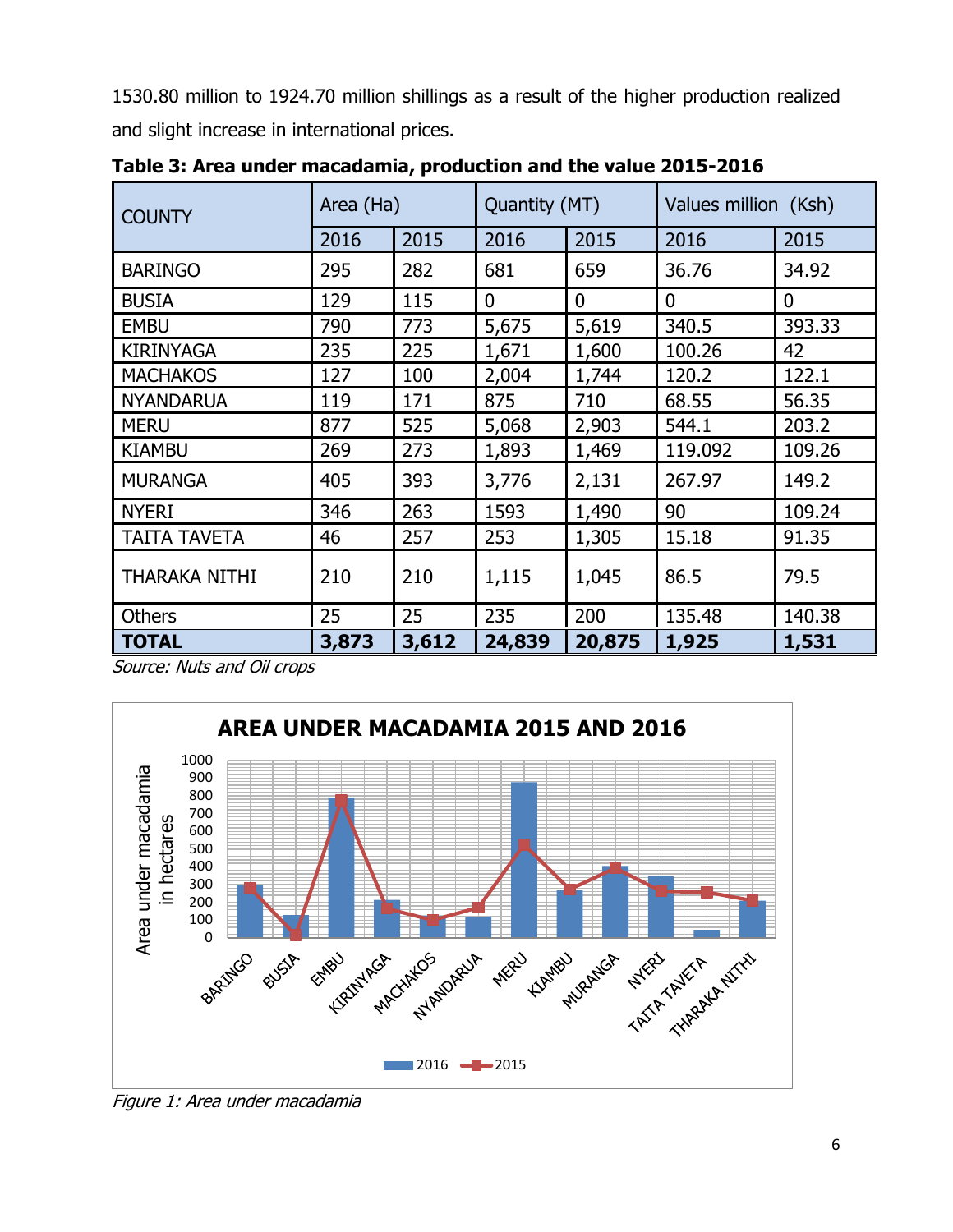#### **2.1.2 Area under macadamia 2013-2016**

The area under macadamia stagnated at 3,077 ha in the year 2013 through to 2014, However there was a marginal increase from 3,612 ha in 2015 and to 3,873 ha in 2016. This increment can be attributed to campaigns for the planting of more macadamia trees in addition to expansion to other non-traditional regions such as Baringo and Busia which had not been captured in the year 2013 and 2014.

Overall from 2013 through to the year 2016 there has been increased production from 20,922 MT to 30,839 MT due improved husbandry and increased acreage. The illustration is as shown in the figure below.



#### <span id="page-7-0"></span>**3.1 Cashew nuts**

Cashew nuts are mainly grown in Kwale, Kilifi, Lamu and Tana River. Cashew nut has also been reported to do well in Tharaka Nithi and Meru, Busia and Bungoma Counties. In 2016 Kilifi county reported the highest area under cashew nut (13,536 ha) followed by Kwale (7,610 ha). Lamu recorded a total of 8,293 ha and with only 240 ha being reported in Tana River County.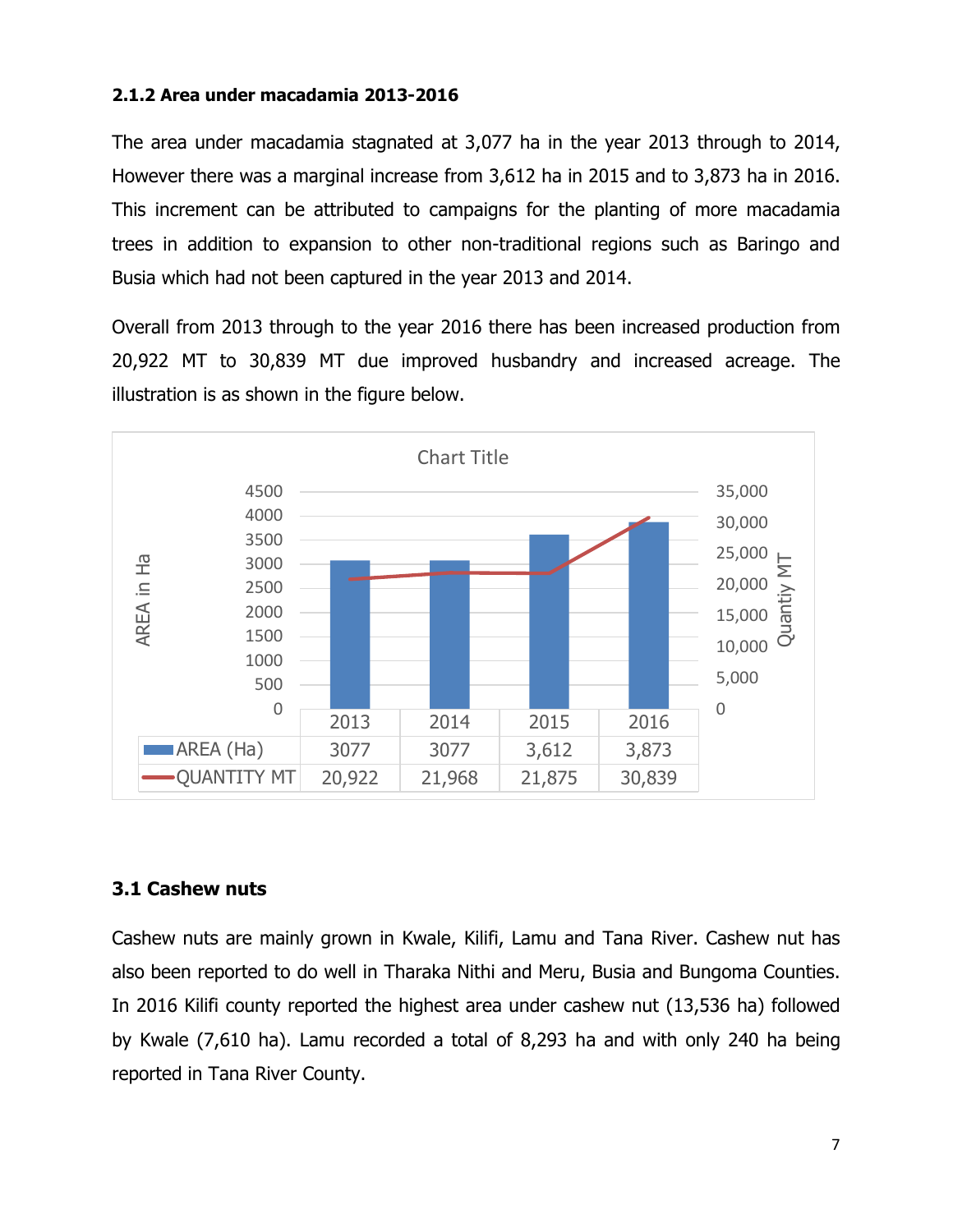Overall the area under cashew nut stood at 26,814 hectares in 2016 which is a 4% drop from 29,899 hectares recorded in the year 2015, the drop resulted in reduced quantity of produce realized from 25,964 MT as reported in 2015 to 24,900 MT reported in 2016. The decline in area under the crop was brought about by the prolonged drought experienced in the region during the year.

| <b>COUNTY</b>     | Area (Ha) |        | Quantity (MT) |        | <b>Values</b><br>(Ksh) | <b>Million</b><br>in |
|-------------------|-----------|--------|---------------|--------|------------------------|----------------------|
|                   | 2016      | 2015   | 2016          | 2015   | 2016                   | 2015                 |
| <b>KILIFI</b>     | 13,536    | 13,896 | 7,900         | 6,463  | 315                    | 202                  |
| <b>KWALE</b>      | 7,610     | 8,710  | 4,698         | 7,512  | 188                    | 300                  |
| <b>LAMU</b>       | 5,293     | 6,878  | 6,680         | 6,385  | 377                    | 321                  |
| <b>TANA RIVER</b> | 240       | 280    | 150           | 140    | 6                      | 6                    |
| Others            | 135       | 135    | 5,472         | 5,464  | 5                      | $\overline{4}$       |
| <b>Total</b>      | 26,814    | 29,899 | 24,900        | 25,964 | 891                    | 833                  |

<span id="page-8-0"></span>**Table 4: Area under cashew nuts, production and value trends 2015 -2016**

Source: Nuts and Oil Crops Directorate



<span id="page-8-1"></span>Figure 2: Area under cashew nuts 2015-2016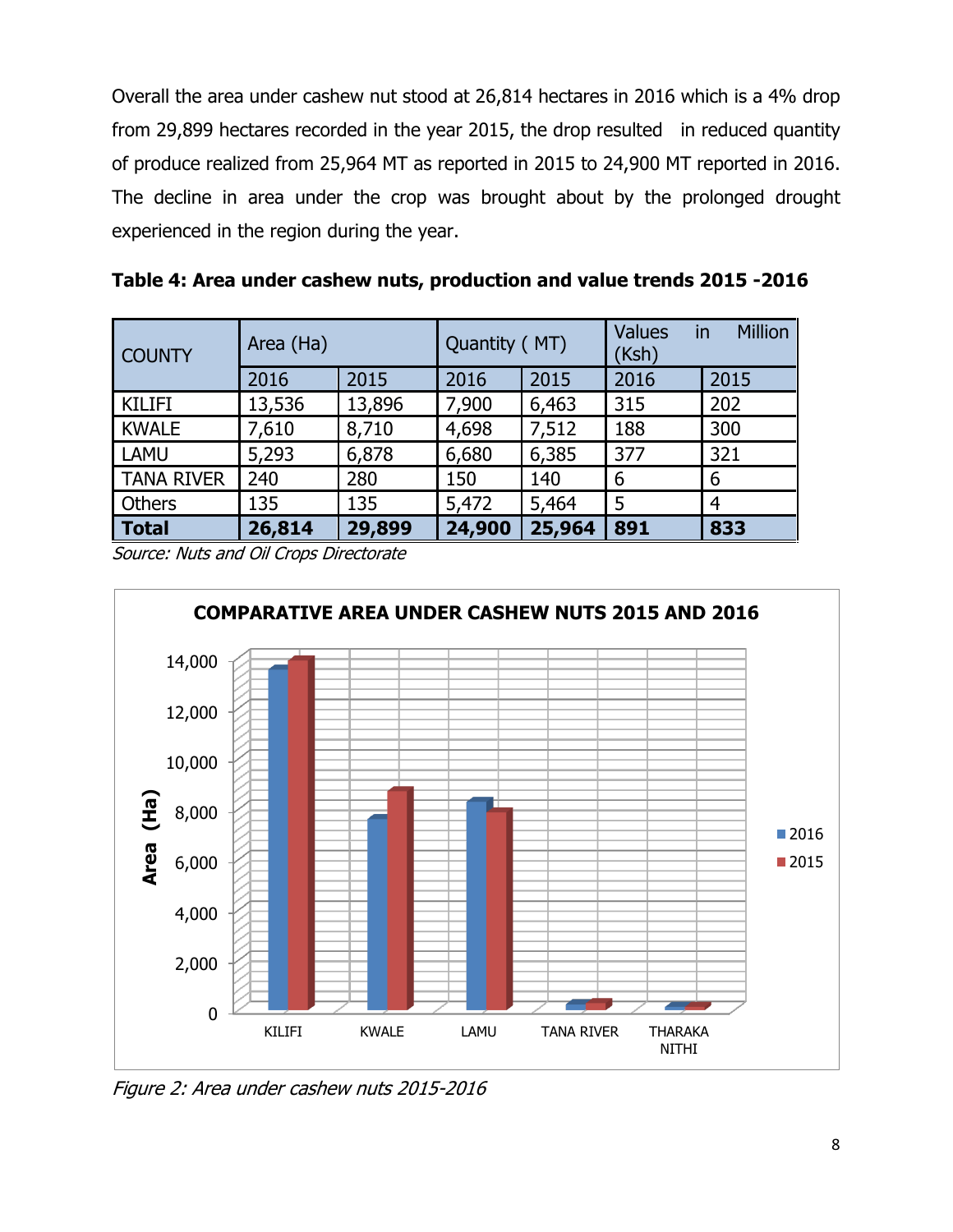#### <span id="page-9-0"></span>**4.1 Peanuts**

Peanuts are majorly grown in Western and Nyanza regions of the country. However the crop can be found in other parts of the country such as Eastern, Rift Valley and coastal region albeit in smaller quantities.

Specifically; Homabay, Kakamega, Vihiga, Migori, Kisumu, Bungoma, Siaya and Busia counties account for the highest amounts of groundnuts produced in Kenya. Other key producing counties are Elgeyo Marakwet Kisii, Baringo, Kwale, Lamu, Taita Taveta, and Trans Nzoia.

Overall the area under groundnut was at 21,637 hectares in 2016 compared to 19,384 hectares in 2015 recording a 12% surge. Homabay County recorded the highest area under groundnuts (6,426 hectares) during the year. Despite the increase in area under the crop there was a decrease in the quantity produced from 29,372 Mt in 2015 to 24,526 MT realized in 2016.This decrease was attributed to low quality of seed used by farmers and inadequate rainfall. For instance, farmers in Elgeyo, Marakwet County have been growing uncertified seed from their own produce, popularly known as *Cheplambus* local. These varieties are late maturing, small seeded, low yielding and susceptible to disease. The producers, generally plant retained seeds from their previous harvest or buy from other growers

<span id="page-9-1"></span>The production is expected to increase as the farmers adopt the improved varieties currently being promoted such as CG7, ICGV 12991, ICGV 9991 and ICGV 83708 being introduced by ICRISAT in partnership with the researchers from Egerton University.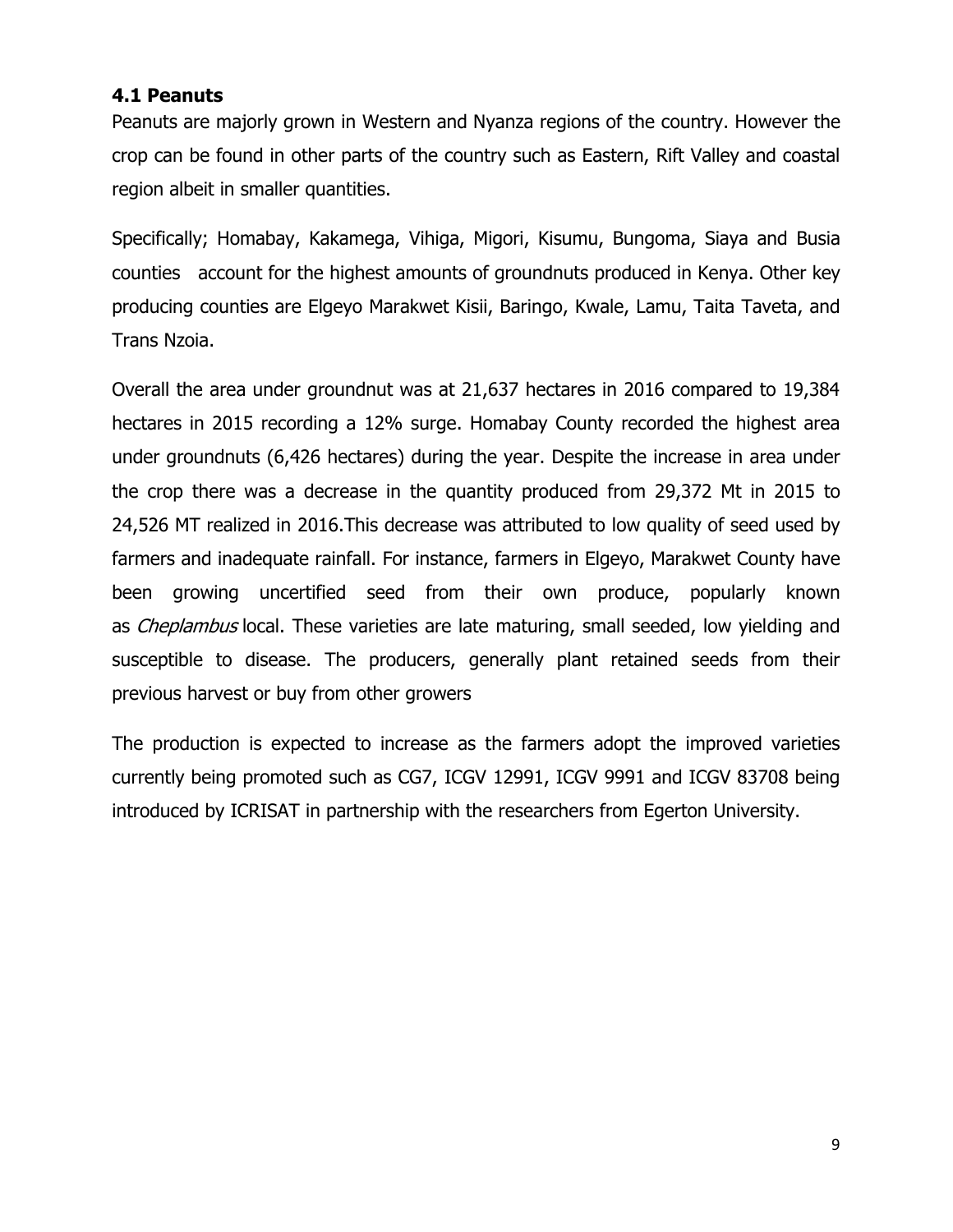|                        | Area (Ha) |        | Quantity(MT) |        | Value In Million Ksh |          |
|------------------------|-----------|--------|--------------|--------|----------------------|----------|
| <b>COUNTY</b>          | 2016      | 2015   | 2016         | 2015   | 2015                 | 2016     |
| <b>BARINGO</b>         | 531       | 582    | 655          | 601    | 78.10                | 72.80    |
| <b>BUNGOMA</b>         | 606       | 1,041  | 843          | 1,655  | 81.51                | 104.84   |
| <b>BUSIA</b>           | 1,068     | 1,030  | 1,327        | 1,266  | 149.36               | 144.50   |
| <b>ELGEYO MARAKWET</b> | 110       | 58     | 273          | 141    | 27.34                | 11.89    |
| <b>HOMABAY</b>         | 6,426     | 5,211  | 5,598        | 3,965  | 627.91               | 424.67   |
| <b>KAKAMEGA</b>        | 1,659     | 1371   | 1,583        | 6,266  | 128.34               | 561.28   |
| <b>KISII</b>           | 233       | 218    | 192          | 145    | 16.43                | 13.43    |
| <b>KISUMU</b>          | 1,770     | 1,625  | 2280         | 2,546  | 312.06               | 365.16   |
| <b>KWALE</b>           | 63        | 57     | 208          | 405    | 19.58                | 22.70    |
| LAMU                   | 81        | 78     | 68           | 81     | 10.0                 | 42.43    |
| <b>MERU</b>            | 3,942     | 3,348  | 4,478        | 3,872  | 313.61               | 270.64   |
| <b>MIGORI</b>          | 720       | 314    | 225          | 679    | 20.0                 | 55.31    |
| <b>SIAYA</b>           | 1,720     | 2,006  | 395          | 1,538  | 32.37                | 141.93   |
| <b>TAITA TAVETA</b>    | 41        | 10     | 123          | 30     | 8.43                 | 3.0      |
| <b>TANA RIVER</b>      | 21        | 20     | 54           | 64     | 2.16                 | 2.08     |
| <b>THARAKA Nithi</b>   | 435       | 230    | 3,760        | 3,016  | 500.0                | 313.62   |
| <b>TRANSNZOIA</b>      | 17        | 10     | 170          | 100    | 8.5                  | 5.0      |
| <b>VIHIGA</b>          | 111       | 110    | 133          | 155    | 13.84                | 12.68    |
| <b>WEST POKOT</b>      | 50        | 40     | 93           | 58     | 8.48                 | 5.5      |
| Others                 | 17        | 10     | 52           | 45     | 1.75                 | 1.44     |
| <b>TOTAL</b>           | 21,637    | 19,384 | 24,526       | 26,628 | 2,359.75             | 2,574.90 |

**Table 5: Area, Quantity and value of Groundnuts**

#### **5.1 Bambara nuts**

Bambara nut is an indigenous African crop considered a complete food as it contains sufficient quantities of protein, carbohydrate and fat. In addition to food it provides a beneficial farming system advantage for its potential to fix nitrogen in the soil. Bambara nut is reported to be tolerant to drought, poor soils and extreme heat, hence making it a suitable crop to the low-input production systems. It is also reported that under severe drought conditions where groundnuts did not have any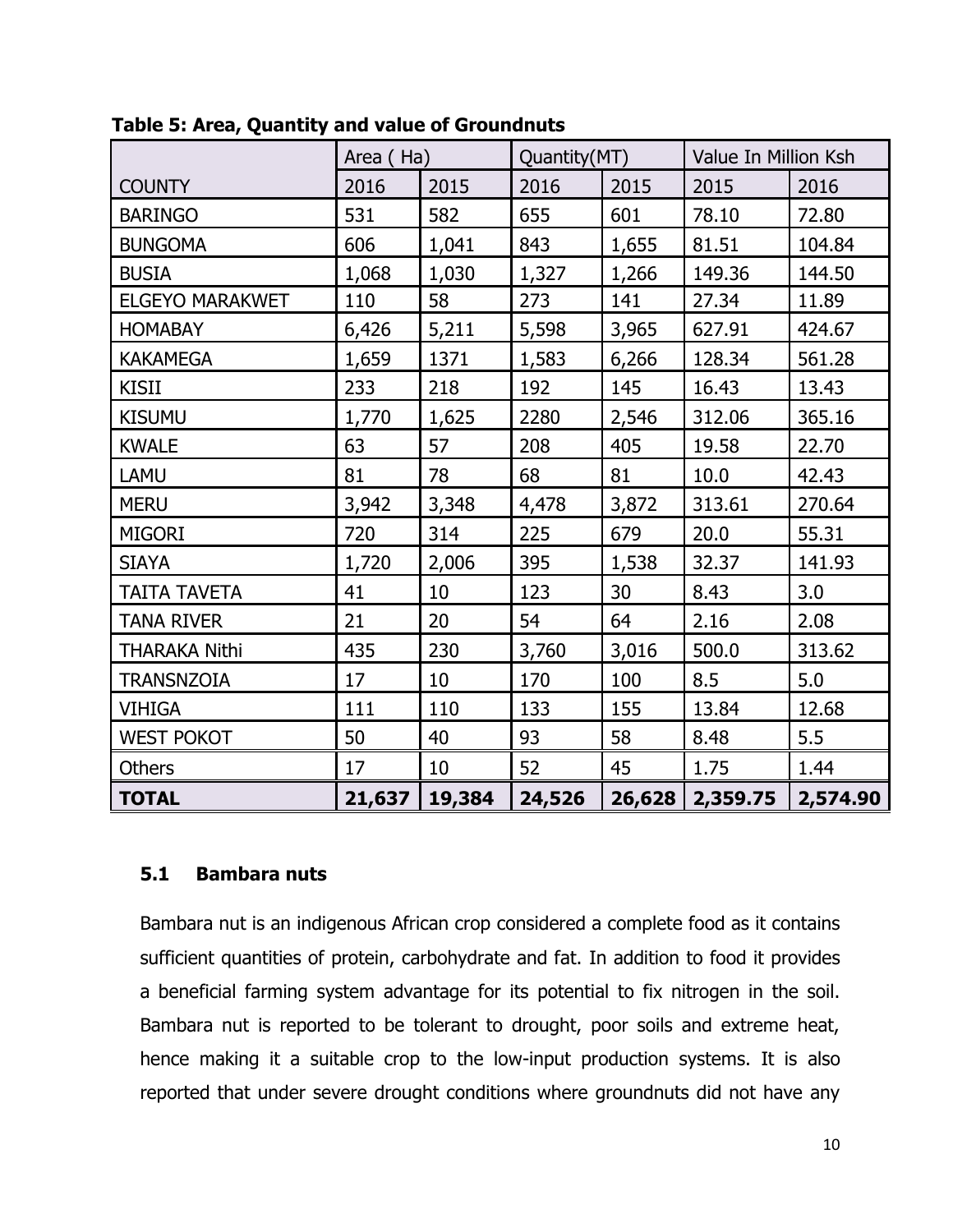kernels, Bambara nut produces small filled pods. The yield potential of Bambara nut ranges between 497kg/ha and 799 kg/ha

| <b>COUNTY</b>   | Area (Ha) |      | <b>Quantity (Mt)</b> |                | Value (Ksh.) |             |  |
|-----------------|-----------|------|----------------------|----------------|--------------|-------------|--|
|                 | 2016      | 2015 | 2016                 | 2015           | 2016         | 2015        |  |
| <b>KWALE</b>    | 10        | 10   | 60                   | 100            | 3,600,000    | 6,000,000   |  |
| <b>BUNGOMA</b>  | 306       | 306  | 4,502                | 4,727          | 130,000      | 600,000     |  |
| <b>VIHIGA</b>   | 6         | 0    | 30                   | 0              | 340,000      | 0           |  |
| <b>KAKAMEGA</b> | 91        | 61   | 811                  | 146            | 66,647,000   | 14,925,250  |  |
| <b>LAMU</b>     | 5         | 5    | 5                    | $\overline{4}$ | 450,000      | 360,000     |  |
| <b>BUSIA</b>    | 268       | 260  | 1000                 | 963            | 292,117,829  | 142,441,860 |  |
| <b>Total</b>    | 686       | 642  | 6408                 | 5940           | 363,284,829  | 164,327,110 |  |

## <span id="page-11-0"></span>**Table 6: Area under Bambara, Production and Value trends**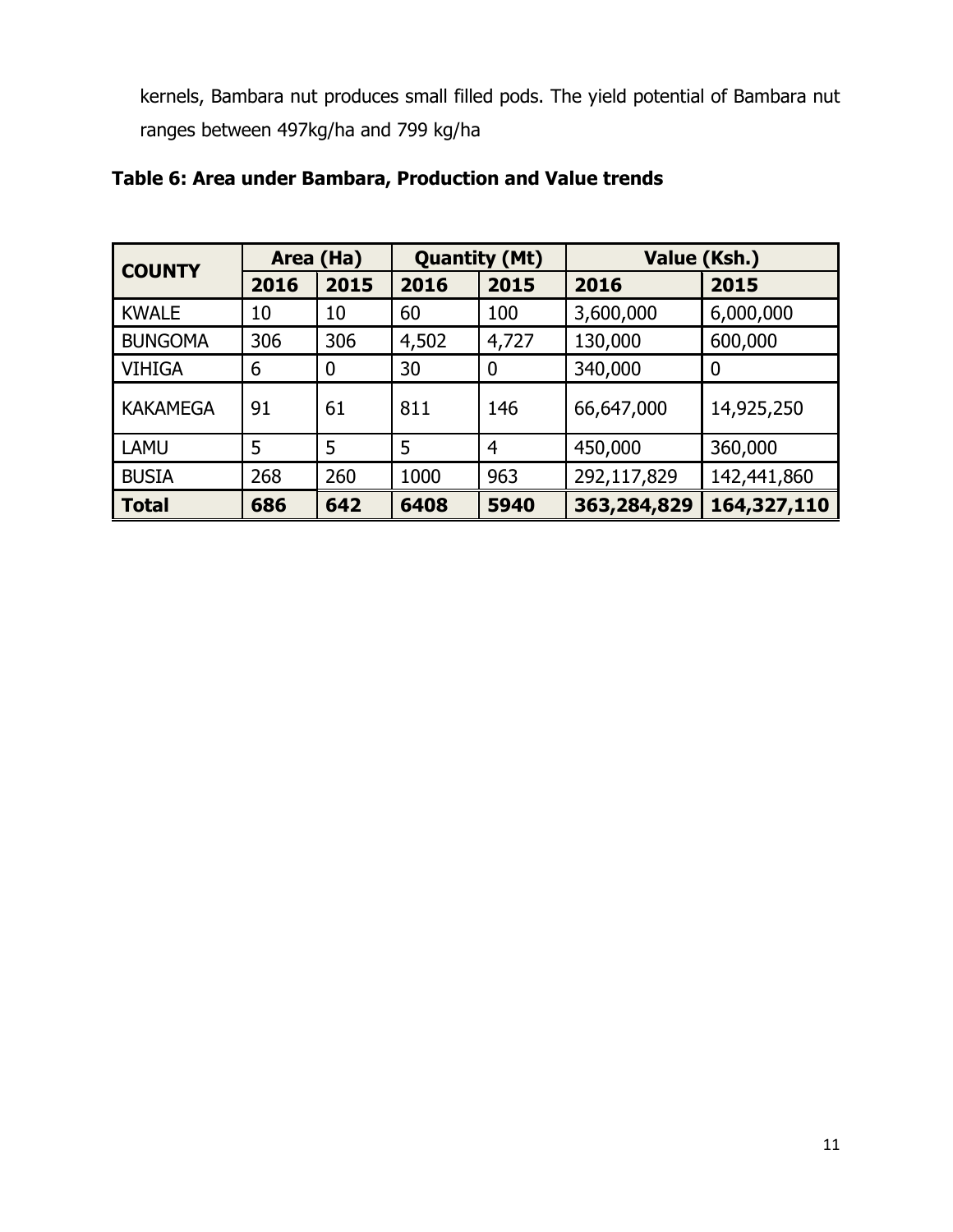## **Exports of nuts and oil crops**

<span id="page-12-0"></span>

|                        |               | <b>Year 2015</b>                  |                         | <b>Year 2016</b>                  |
|------------------------|---------------|-----------------------------------|-------------------------|-----------------------------------|
| <b>Product</b>         | Exports (ton) | <b>Export in</b><br>million (KES) | <b>Exports</b><br>(ton) | <b>Export in</b><br>million (KES) |
|                        |               |                                   |                         |                                   |
| Desiccated coconut     | 5.4           | 0.02                              | 1,502                   | 3.01                              |
| Coconut milk/cream     | 0.24          | 0.1                               | 133.4                   | 16.3                              |
| Crude coconut oil      | 96.2          | 36.4                              | 121.2                   | 49                                |
| Coir fiber             |               |                                   | 67.8                    | 3.71                              |
| Mature coconuts        | 250           | 0.5                               |                         |                                   |
| Coir fiber handicrafts |               | -                                 | 12,645.6                | 4,529                             |
| Coconut hair oil       |               | -                                 | 733.6                   | $\overline{215}$                  |

Values of coconut products exports for 2015 and 2016

## **2016 macadamia exports destinations by volume**

| Country of destination | Quantity (MT) |
|------------------------|---------------|
| <b>USA</b>             | 3,006         |
| <b>NETHERLANDS</b>     | 990           |
| <b>GERMAN</b>          | 427           |
| <b>HONG KONG</b>       | 345           |
| <b>JAPAN</b>           | 240.5         |
| <b>THAILAND</b>        | 117.7         |
| <b>OTHERS</b>          | 387           |

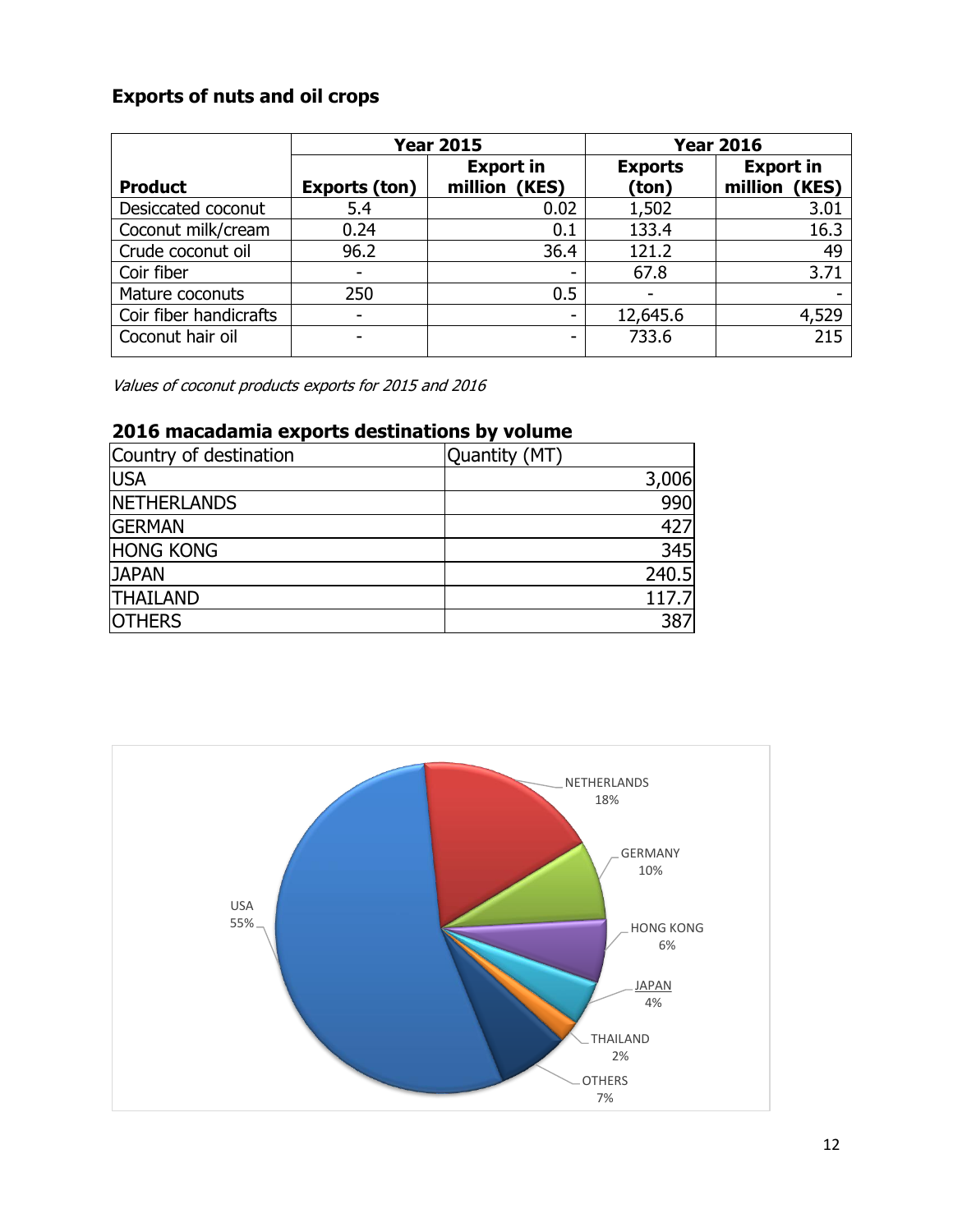|             |               | <b>Exports</b> | Imports  | Export value in | in<br>Value<br>Import |
|-------------|---------------|----------------|----------|-----------------|-----------------------|
|             |               |                |          | millions (Ksh)  | millions (Ksh)        |
| Refined oil | Palm oil      | 1,294.83       | 1,784.93 | 137.76          | 148.17                |
|             | Sunflower oil | 402            | 1,415    | 41.25           | 167.0                 |
|             | Peanut oil    | 50.5           |          | 0.2             |                       |
|             | Sesame oil    | 11.32          | 9.15     | 0.92            | 1.78                  |
| Crude oil   | Coconut oil   | 121.28         | 230.61   | 49.40           | 11.63                 |
|             | Sunflower oil | 21.72          | 3,600    | 0.86            | 338.88                |
|             | Palm oil      | 24,267         | 640,036  | 1,787           | 44,325                |

<span id="page-13-0"></span>

Refined palm oil reported the highest exports representing 73% of the total refined oil exported in 2016. Sunflower oil was second with 23% while peanut oil and sesame oil was represented by 3% and 1% respectively as illustrated in the figure below

<span id="page-13-1"></span>